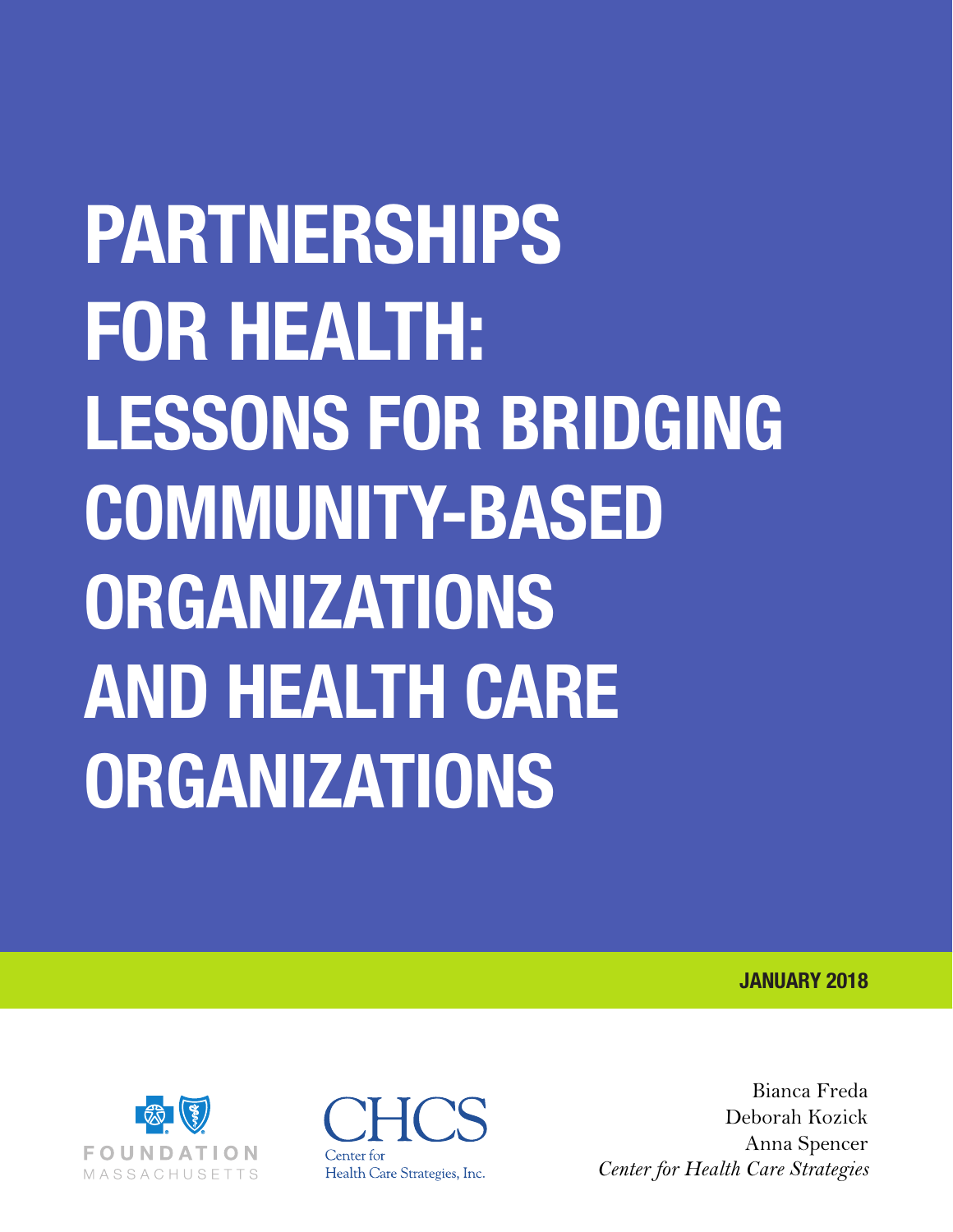# **INTRODUCTION**

Given the impact that social factors have on health status and expenditures, and the shift toward value-based payment models that reward providers based on outcomes, health care organizations (HCO) and communitybased organizations (CBO) across the country are increasingly working together to address patients' social needs. In Massachusetts, the state Medicaid agency, MassHealth, through its Medicaid 1115 demonstration waiver, is investing in accountable care organizations (ACOs) and community partners<sup>1</sup> to integrate physical health, behavioral health, and long-term services and supports. The state is also funding certain approved "flexible services" that address health-related social needs that are not otherwise covered as MassHealth benefits.<sup>2</sup> To inform these efforts, it is important to examine the strategic, operational, and financial approaches that drive the success of HCO and CBO partnerships. This brief draws on insights gleaned from the Robert Wood Johnson Foundation's (RWJF) *Partnership for Healthy Outcomes* project and the Blue Cross Blue Shield of Massachusetts Foundation (BCBSMA Foundation) June 2017 conference,<sup>3</sup> which convened several HCO-CBO partnerships to share promising partnership models. It outlines characteristics of successful HCO-CBO partnerships and provides recommendations to guide the development of successful collaborations between health care and social service organizations.

# **BRIEF LANDSCAPE AND CHARACTERISTICS OF HCO-CBO PARTNERSHIPS**

The national *Partnership for Healthy Outcomes* project was designed to uncover key characteristics of successful cross-sector collaborations between HCOs and CBOs, particularly those that serve low-income and/or vulnerable populations. In the first phase of the project, the Center for Health Care Strategies (CHCS), in collaboration with the Nonprofit Finance Fund and the Alliance for Strong Families and Communities, released a national request for information (RFI) in January 2017 to identify promising partnership models and to better understand challenges in building effective HCO-CBO partnerships. More than 200 RFI responses were collected, representing a wide range of partnerships serving all 50 states, and offering key insights about the current landscape of partnerships.

To delve more deeply into core partnership components, CHCS and its project partners selected four partnerships from the RFI responses to develop comprehensive case studies.<sup>4</sup> The four targeted programs included a diverse set of partnerships that offered health and social services to a range of populations in different geographic areas, and that were mature enough to be able to reflect on lessons learned. The partnerships detailed in the case studies are:<sup>5</sup>

- Eastern Virginia Care Transitions Partnership (southeastern Virginia);<sup>6</sup>
- Health Access Nurturing Development Services Program (Louisville, Kentucky);<sup>7</sup>
- The Ruth Ellis Health & Wellness Center (Detroit, Michigan);<sup>8</sup> and
- Transitional Respite Care Program (Spokane, Washington).9

#### **List of Acronyms**

- **AAA**  Area Agencies on Aging
- **ACO**  Accountable care organization
- **CBO**  Community-based organization

**EVCTP** — Eastern Virginia Care Transitions Partnership

**F&CP** — Family & Children's Place

**HANDS** — Health Access Nurturing Development Services

**HCO** — Health care organization

**HFHS** — Henry Ford Health System

**LMDHW** — Louisville Metro Department of Public Health and Wellness

**MCO** — Managed care organization

**REC** — Ruth Ellis Center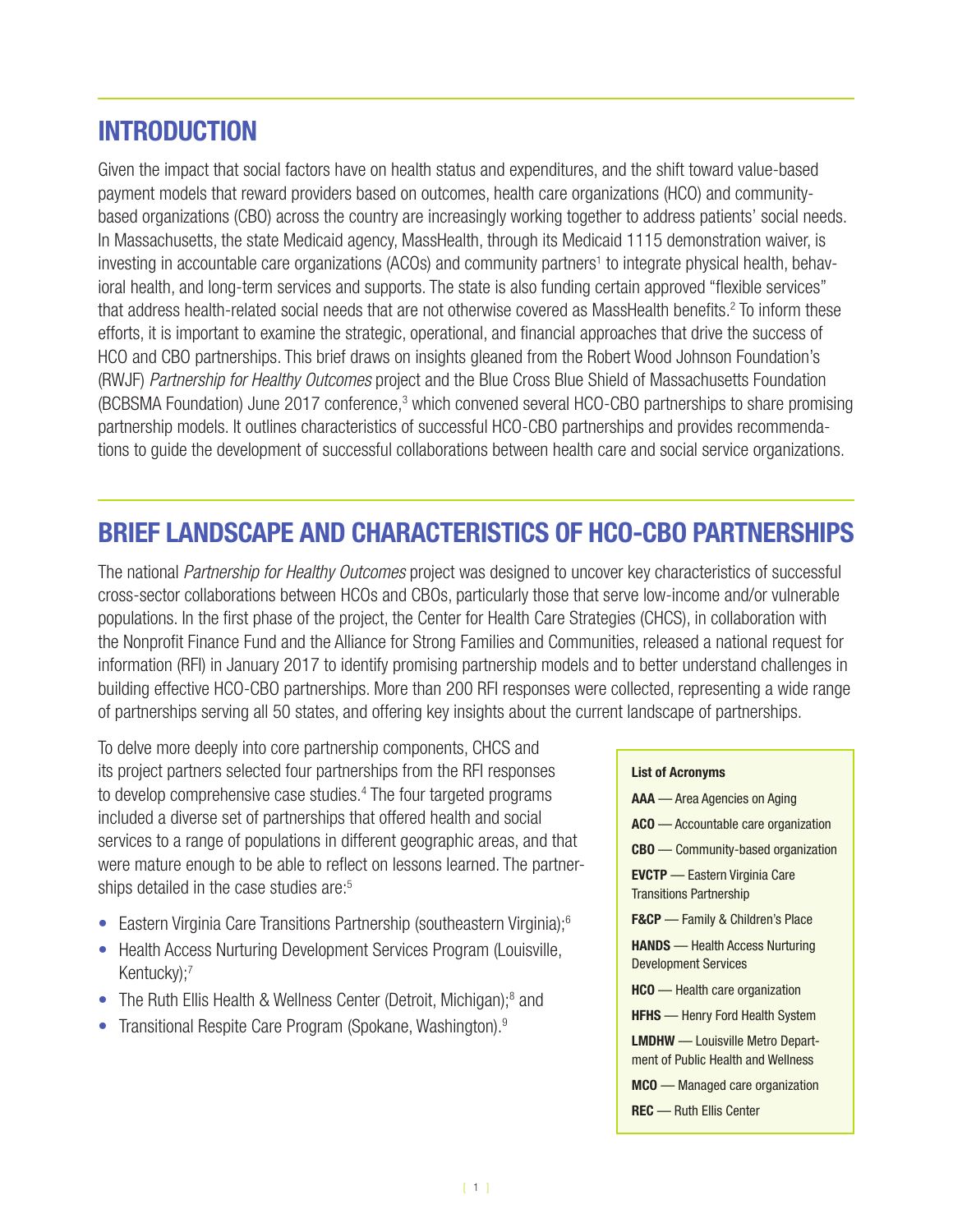| <b>NAME</b>                                                                                                   | <b>PARTNERS</b>                                                                                                                                                                     | <b>GOALS</b>                                                                                                                                | <b>SERVICES</b>                                                                                                                                                                                                                                                                                                                                                                   | <b>FUNDING</b>                                                                                                                                                                                                                                                                                           | <b>IMPACT</b>                                                                                                                                                                                                                                                                                                                                                                                             |
|---------------------------------------------------------------------------------------------------------------|-------------------------------------------------------------------------------------------------------------------------------------------------------------------------------------|---------------------------------------------------------------------------------------------------------------------------------------------|-----------------------------------------------------------------------------------------------------------------------------------------------------------------------------------------------------------------------------------------------------------------------------------------------------------------------------------------------------------------------------------|----------------------------------------------------------------------------------------------------------------------------------------------------------------------------------------------------------------------------------------------------------------------------------------------------------|-----------------------------------------------------------------------------------------------------------------------------------------------------------------------------------------------------------------------------------------------------------------------------------------------------------------------------------------------------------------------------------------------------------|
| <b>Eastern</b><br><b>Virginia Care</b><br><b>Transitions</b><br><b>Partnership</b>                            | • 5 Area Agencies<br>on Aging (AAAs);<br>• 4 health systems;<br>• 69 skilled nursing<br>facilities; and<br>• 3 Medicaid<br>managed care<br>organizations<br>(MCOs)                  | Reduce<br>hospital/<br>nursing home<br>readmissions<br>and improve<br>care for older<br>adults.                                             | AAA coaches provide<br>direct referral assistance,<br>case management,<br>benefits counseling,<br>family caregiver support,<br>and other non-clinical<br>services such as meals<br>and transportation.<br>Patients are screened for<br>eligibility by partnering<br>hospitals and then<br>referred to AAA coaches,<br>who are embedded into<br>the hospital discharge<br>process. | Per member per month<br>(PMPM) and episodic<br>(per care intervention)<br>reimbursement flows<br>from three participating<br><b>Medicaid MCOs to</b><br>AAAs to cover services<br>provided; supplemental<br>funding to AAAs is also<br>provided by select<br>hospital partners for<br>specific projects. | Through the Centers for<br><b>Medicare &amp; Medicaid</b><br>Services (CMS) Innovation<br>Center's Community-<br><b>Based Care Transitions</b><br>Program pilot, <sup>10</sup> the 30-<br>day readmission rate was<br>reduced from 18.2 to 8.9<br>percent from February<br>2013 to January 2015,<br>resulting in estimated<br>savings of more than \$17<br>million through 1,804<br>avoided readmissions. |
| <b>Health</b><br><b>Access</b><br><b>Nurturing</b><br><b>Development</b><br><b>Services</b><br><b>Program</b> | • Family &<br><b>Children's Place</b><br>(F&CP); and<br>• Louisville Metro<br>Department of<br><b>Public Health</b><br>and Wellness<br>(LMDPHW)                                     | Improve<br>health<br>and social<br>outcomes<br>for at-risk<br>children and<br>families.                                                     | F&CP uses home<br>visits to assess family<br>needs, provide case<br>management and child<br>development education,<br>and make linkages to<br>social supports.                                                                                                                                                                                                                    | <b>Kentucky Medicaid</b><br>reimbursement to F&CP<br>(under subcontract<br>from LMDPHW) for<br>assessment and home<br>visitation for eligible<br>first-time mothers.<br><b>Tobacco settlement</b><br>dollars and state general<br>funds are used to cover<br>non-Medicaid-eligible<br>enrollees.         | The program has reduced<br>the rate of pre-term birth,<br>decreased interaction<br>with child protective<br>services, and increased<br>the rate of meeting<br>development milestones.                                                                                                                                                                                                                     |
| <b>The Ruth</b><br><b>Ellis Health</b><br>& Wellness<br><b>Center</b>                                         | • Henry Ford Health<br>System (HFHS);<br>and<br>• Ruth Ellis Center<br>(REC)                                                                                                        | Improve<br>the long-<br>term health<br>outcomes<br>of Lesbian,<br>Gay, Bisexual,<br>Transgender,<br>and<br>Questioning<br>(LGBTQ)<br>youth. | <b>HFHS</b> provides primary<br>care and REC provides<br>behavioral health and<br>social services for<br>LGBTQ youth in a safe,<br>convenient environment.                                                                                                                                                                                                                        | <b>Braided funding comes</b><br>from the project partners,<br>foundations, private<br>donors, and Medicaid for<br>health care services for<br>eligible members.                                                                                                                                          | Evaluation is in its early<br>stages. Process measures<br>tracked to date include<br>the number of patients<br>served, the number of<br>visits completed, and<br>the types of services<br>delivered. Patient visits<br>are evaluated to obtain<br>feedback about the<br>appointment process<br>and provider relationship.<br>There are plans to<br>measure the program's<br>return on investment.         |
| <b>Transitional</b><br><b>Respite Care</b><br>Program                                                         | • Catholic Charities<br>Spokane:<br>• Providence<br><b>Sacred Heart</b><br><b>Medical Center;</b><br>• MultiCare<br><b>Deaconess</b><br>Hospital; and<br>• Volunteers of<br>America | Provide<br>homeless<br>patients with<br>a safe place<br>for discharge<br>and healing<br>from area<br>hospitals.                             | <b>Catholic Charities offers</b><br>post-hospitalization care,<br>short-term housing, and<br>coordinated services for<br>patients experiencing<br>homelessness.                                                                                                                                                                                                                   | <b>Providence Health System</b><br>uses community benefit<br>funds to pay a per bed /<br>per day rate for a fixed<br>number of respite beds<br>at each shelter. MultiCare<br><b>Deaconess Hospital uses</b><br>a service-level agreement<br>and contract to pay for<br>beds at each shelter.             | <b>Efforts to track reductions</b><br>in emergency department<br>visits, hospital length<br>of stay, and inpatient<br>hospital utilization among<br>homeless patients are<br>under way.                                                                                                                                                                                                                   |

#### **EXHIBIT 1. OVERVIEW OF HCO-CBO PARTNERSHIPS PROFILED IN CASE STUDIES**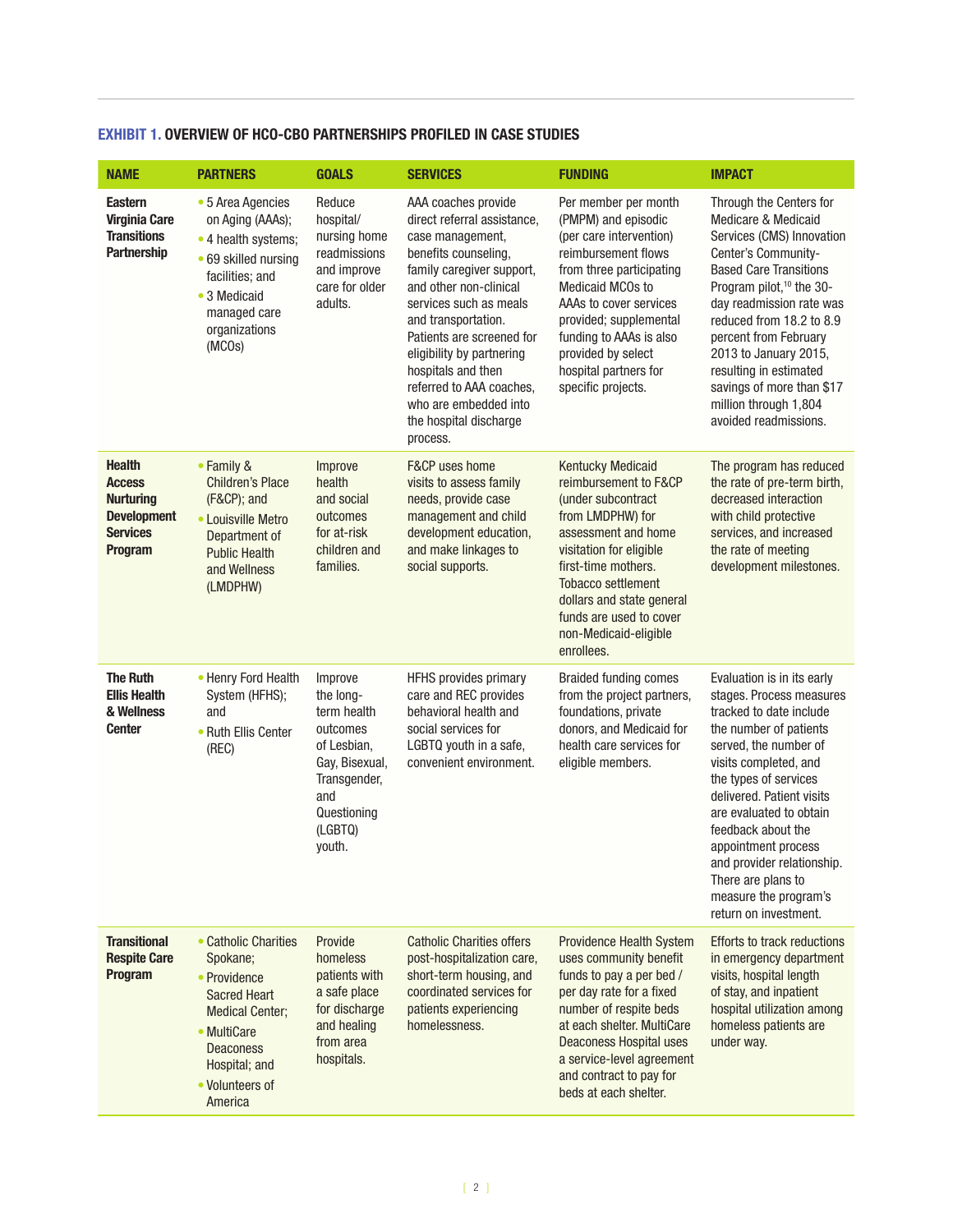# **KEY CHARACTERISTICS OF HCO-CBO PARTNERSHIPS**

**There is diversity among partnerships across the country** in terms of the services provided, size of the partnerships, populations served, geographies covered, length of time in operation, and funding and contractual arrangements. Many partnerships involve health care providers and CBOs — but partners also include public health and other government agencies, private insurers, foundations, schools, and supermarkets.

**Partnerships have formal agreements with various levels of integration.** Most RFI respondents noted that they have at least one formal agreement in place to guide the partnership, typically including structured roles for each partner that build upon the individual partner's strengths and specific referral criteria. The level of integration varies along a spectrum ranging from communication across partnership entities to full integration, such as in instances where partners have become a collective entity (Exhibit 2).

#### **EXHIBIT 2. KEY APPROACHES OF SUCCESSFUL HCO-CBO PARTNERSHIPS**



### **Partners generally provide services to impact immediate-term**

**clinical needs**, such as reducing hospital admissions or length of stay. This may be due, in part, to a health care environment that offers payment incentives to support cost reduction. More than half of all respondents reported that their partnerships include care coordination support to better organize services across multiple providers. Fewer partnerships reported providing services that address underlying social determinants to improve health in the long term.

### **Partnerships rely on an evolving variety of funding sources.**

Partnerships use various funding sources that change over time as the program matures, but they generally rely on upfront grant money and in-kind contributions to get started. Partnerships are exploring multipronged strategies to sustain and scale their services, including a blend of funding models. Some are focused on achieving economies of scale, building on initial success to expand the services provided to broaden their reach, scope, and impact.

#### **Supporting Effective HCO-CBO Partnerships**

Building off the RFI and case study findings, the Nonprofit Finance Fund developed a self-assessment and planning tool and shared it nationally in October 2017.<sup>11</sup> The Partnership Assessment Tool for Health (PATH) is designed to help CBOs and HCOs already engaged in partnerships gauge their progress toward benchmark characteristics of effective partnerships. The benchmarks are organized into four core themes: (1) internal and external relationships; (2) service delivery and workflow; (3) funding and finance; and (4) data and outcomes. The tool can also be used to help guide strategic conversations among partners and identify areas for development to maximize the impact of their collaborations.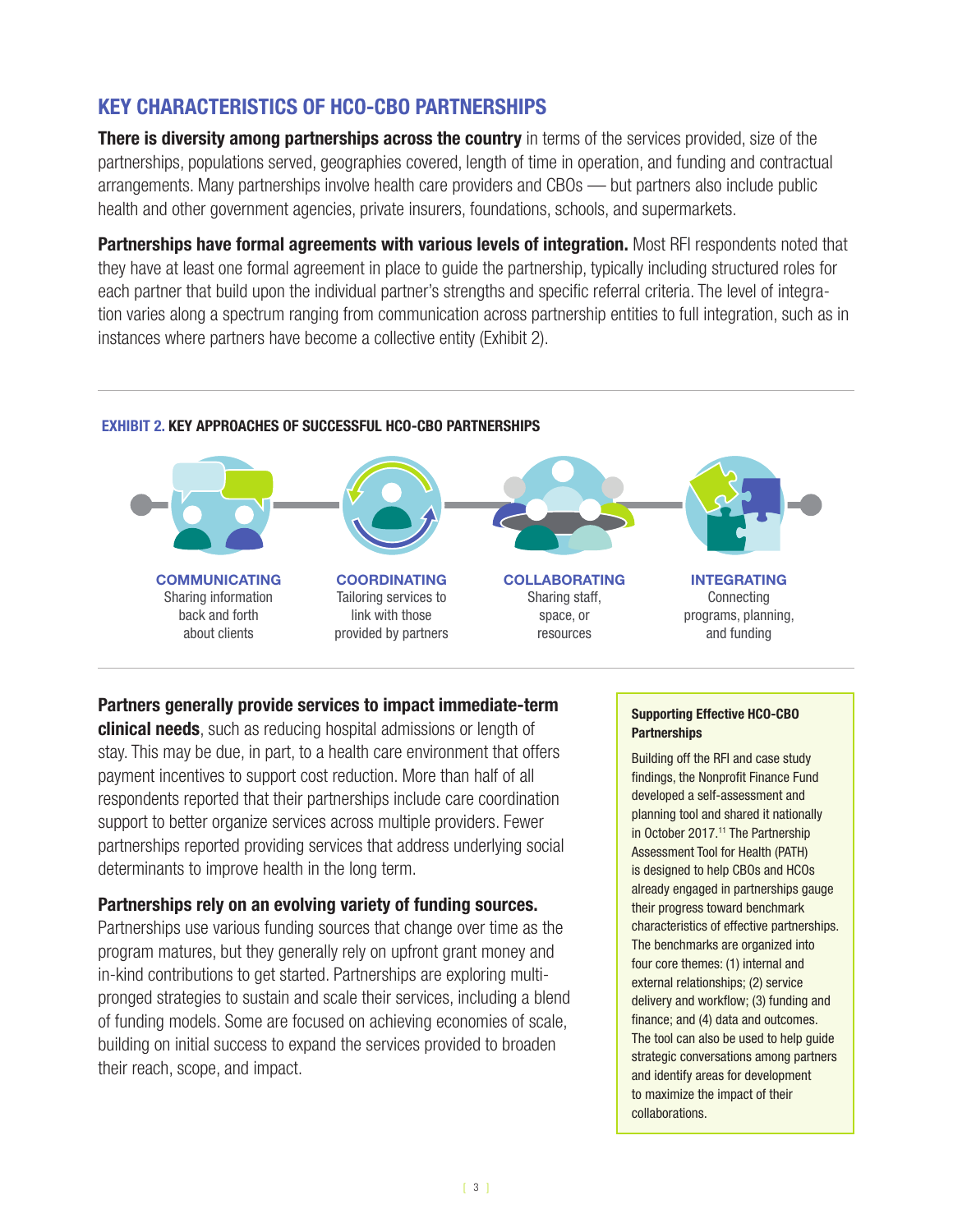# **KEY FINDINGS AND LESSONS FOR SUCCESSFUL PARTNERSHIPS**

Findings from the RFI and four partnership case studies (see Exhibit 1 above) as well as takeaways from the June 2017 BCBSMA Foundation conference reveal critical success factors and lessons for successful partnerships, from initial relationship building to sustaining and scaling services.

## **INVEST IN RELATIONSHIPS, CHAMPIONS, AND COMPLEMENTARY EXPERTISE**

CBOs and health care partners often leverage existing relationships to pursue new initiatives. Partners consistently noted that aligned organizational missions were instrumental to their success. Providence Health System (Providence) and Catholic Charities in Spokane, Washington, for example, are two like-minded nonprofit organizations that have worked together numerous times over the last century. Their common mission — to address the unmet needs of the poor and vulnerable in their community — made the Transitional Respite Care Program proposal a straightforward opportunity for the Providence Board to support.

HBO-CBO partners noted that sharing each other's goals, values, and principles early on and identifying where there is commonality helped to achieve consensus on the scope and functions of the partnership. Committed and engaged champions from both the CBO and HCO partners helped achieve buy-in within their respective organizations. For the Eastern Virginia Care Transitions Partnership (EVCTP), experienced champions at Riverside Health System and Bay Area on Aging recognized the broad potential of a partnership between Area Agencies on Aging (AAAs) and health systems across Virginia and served as catalysts within their respective organizations to advance their vision.

Identifying and contributing complementary areas of expertise allows partners to leverage one another's strengths while developing an effective work flow. For example, at the Ruth Ellis Center (REC), staff have expertise in meeting the mental health and social needs of LGBTQ youth, strong relationships with the community, and effective outreach channels, all of which are complemented by Henry Ford Health System's (HFHS) clinical and facility development expertise. Similarly, Family & Children's Place (F&CP) has a strong knowledge base around child abuse, neglect, and violence prevention, as well as a longstanding connection to the community, while the Louisville Metro Department of Public Health and Wellness (LMDPHW) has access to technical resources to support operations of the Jefferson County Health Access Nurturing Development Services (HANDS) program.

## **ENGAGE CLIENTS AND OTHER STAKEHOLDERS IN PROGRAM DESIGN AND MANAGEMENT**

Actively involving clients and other stakeholders, such as providers, CBO leadership, and community members, in program design and educating them about program mechanics has helped to operationalize HCO-CBO efforts among the partnerships studied. Cross-partner engagement is particularly important for (1) establishing clear program goals and identifying target populations; (2) streamlining workflows; and (3) providing education and training. For example, there was a point at which the Transitional Respite Care Program shelters were unintentionally providing hospice care to dying clients as a result of referrals from the local hospitals, although providing such care was not within the purview of the program. To resolve this issue and redefine patient eligibility requirements for the program, Catholic Charities Spokane worked with its health care partners to help them identify patients who demonstrated potential to improve their health in respite care. They created a provider referral form that embedded respite program admission criteria into a simple checklist to ensure referred patients meet eligibility criteria. While program staff initially spent significant time educating providers about the program and referral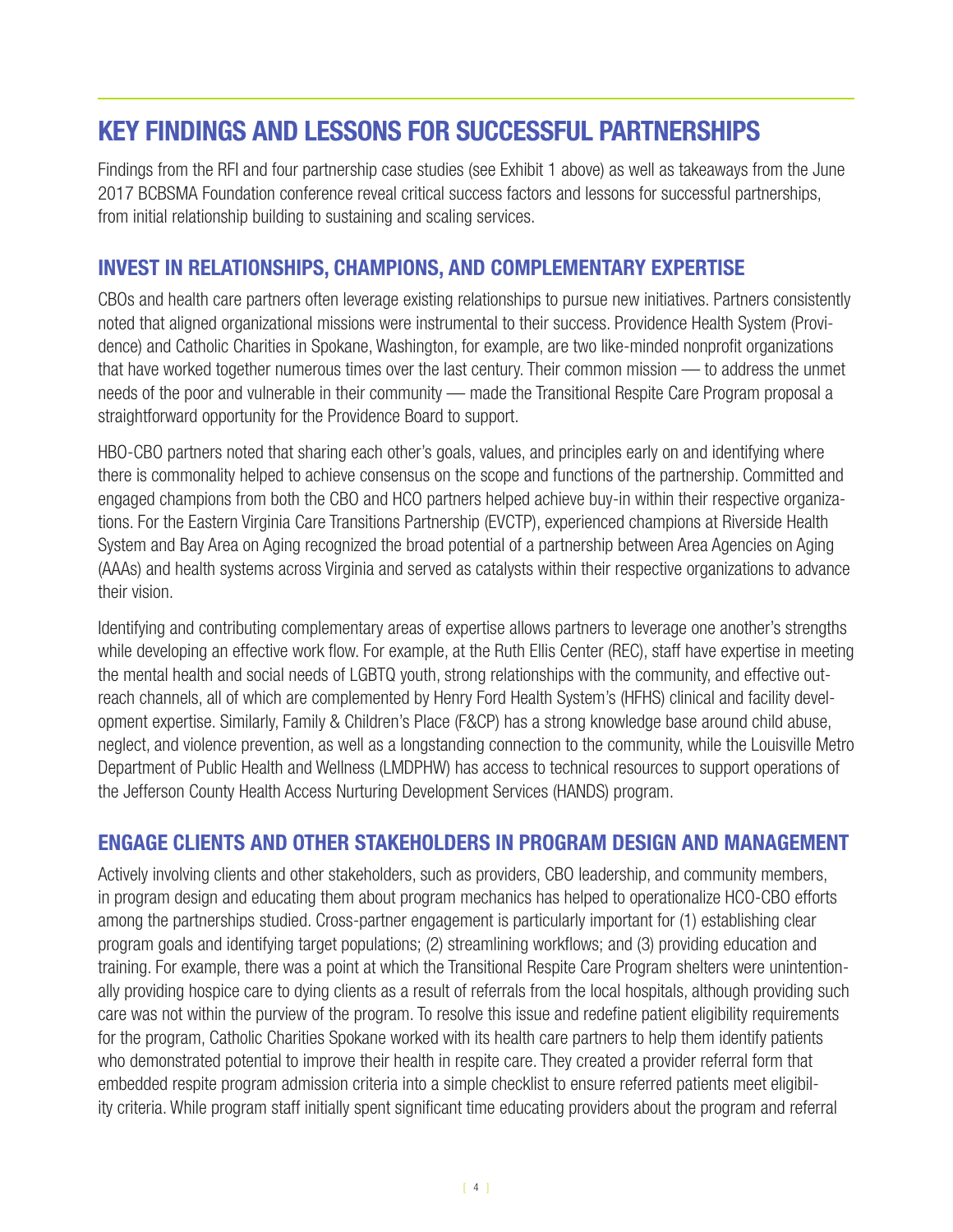criteria, the form now functions as a training tool for new hospital staff and has helped standardize expectations among the partners. The form helps hospital social workers understand who is eligible for the respite program and what information needs to be transferred with patients to the shelters.

Engaging stakeholders in shared governance models is also an effective way to facilitate trust, dialogue, and shared decision-making in HCO-CBO collaborations. Early on, EVCTP established a shared, independent board including designees from each of the participating AAAs and health systems. Effective partnerships also engage clients' opinions to improve service delivery. For example, REC requested direct feedback from its clients on the design of its integrated center to ensure it was a welcoming place for the target LGBTQ population. The center also established a client youth advisory committee to help identify unmet needs in the community.

## **BUILD AND SUPPORT CAPACITY OF PARTNERS**

There may be a need for upfront capacity-building support, particularly among CBOs, to develop staff skills and expand bandwidth. For example, measuring program results from the perspective of the impact on medical cost savings and/or reductions in utilization of health care services (e.g., emergency department visits), is not likely an area CBOs are accustomed to assessing. As a result, this type of program monitoring or evaluation may present them with challenges. This can be due to a lack of staff with the relevant expertise and training; limited bandwidth to add these responsibilities to existing staff; and/or a lack of systems and processes in place to collect data necessary to measure program results. Understanding true program costs and how much to charge partners for services is another area where there is a financial acumen learning curve. This was the case for EVCTP as the AAAs were not well versed on the specific costs of partnership-related services, such as embedding dedicated AAA coaches into the partner hospitals' discharge process and connecting them with hospital discharge planners post-discharge to monitor patients' status. Similarly, the LMDPHW provided technical assistance to familiarize F&CP staff with Medicaid billing and auditing procedures for the HANDS program. Leveraging LMDPHW's Medicaid knowledge was invaluable for F&CP; understanding Medicaid reimbursement protocol enabled F&CP to optimize HANDS program spending, resulting in improvements to service delivery and the ability to reinvest savings into prevention programs. Catholic Charities Spokane benefited from technical assistance provided by a local health district and paid for by Providence to support staff with data collection and tracking outcomes. This enhanced staff capacity, and ultimately, improvement in tracking outcomes will help inform the health system's evaluation of the program's overall value.

In designing a new integrated primary care and behavioral health and wellness center, HFHS "loaned out" its directors of facility development to provide in-kind expertise to staff at REC. HFHS also agreed to set up and maintain the electronic medical record system at no cost to its partner. In turn, REC guided HFHS in making the new health and wellness center a welcoming place for LGBTQ youth and understanding existing barriers for them in seeking medical care at the hospital. This process leveraged the complementary expertise of each organization and further built trust among partners.

## **SHARE PATIENT-LEVEL DATA**

Sharing patient-level data is key to informing patient care and decision-making. Most partnerships studied from the RFI responses have data-sharing systems in place, though these vary in complexity and sophistication. In three of the profiled partnerships, data-sharing agreements allowed the health care partners to provide the CBOs with in-kind access to select electronic medical record information, enabling partners to effectively identify and deliver needed services. While the requirements of the Health Insurance Portability and Accountability Act (HIPAA) was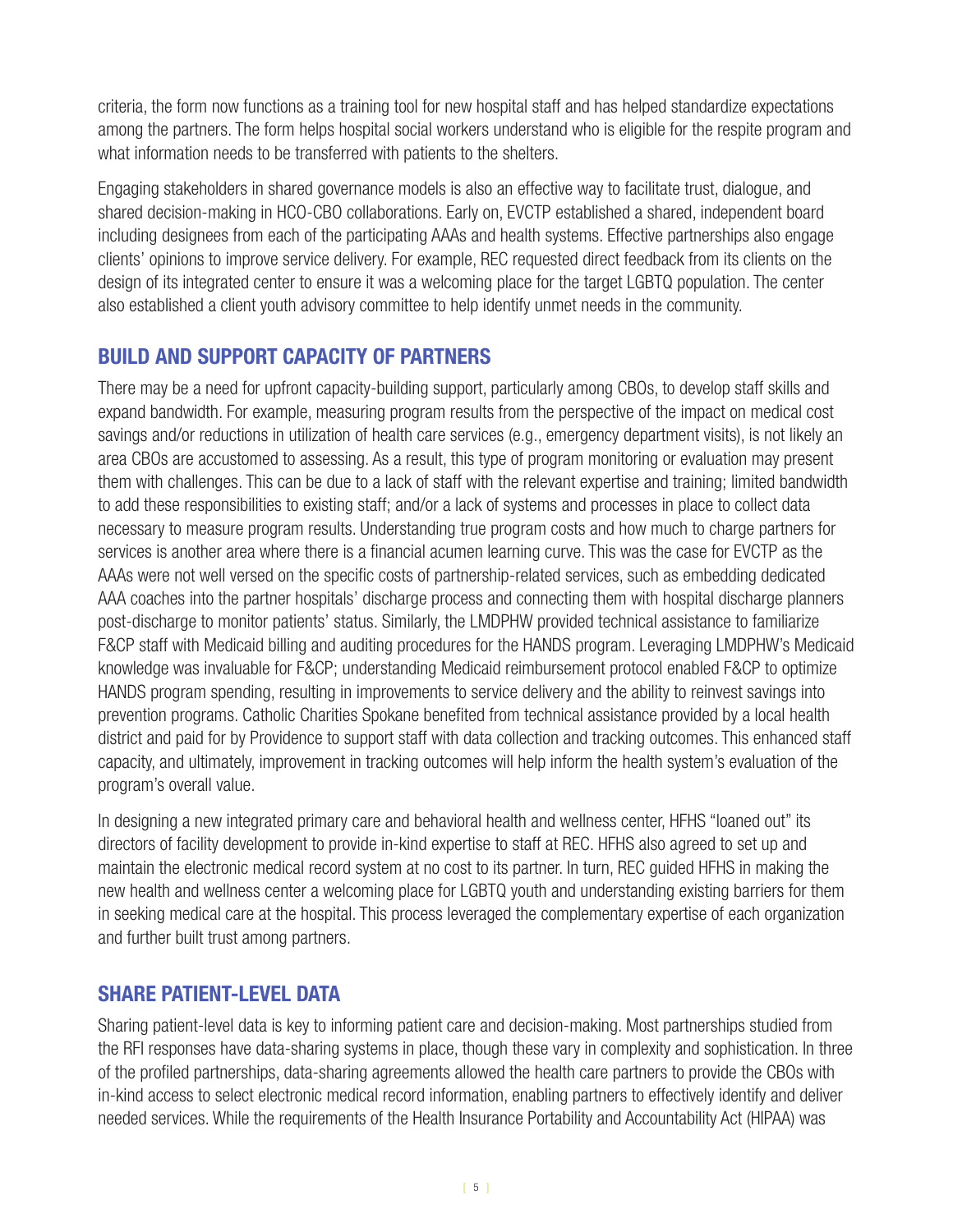cited as posing challenges to sharing patient information, most partnerships developed successful strategies to overcome data-sharing limitations. REC staff, for example, underwent Community Connect HIPAA Compliance and Protected Health Information Training, and leadership signed a memorandum of understanding to safeguard protected health information. Similarly, Catholic Charities Spokane receives paper referral forms via secure fax from partner hospitals, a protocol established to ensure appropriate, HIPAA-compliant patient referrals.

## **ENHANCE OUTCOME MEASUREMENTS**

Collecting program-level data is essential for partnerships to (1) demonstrate outcomes and return on investment; and (2) communicate progress toward partnership goals internally and externally. Reaching consensus on effective outcomes and reporting processes is both time-intensive and complex. Partners need to agree on program goals and then identify measures that demonstrate progress toward those goals and establish data collection mechanisms.

For some partnerships, shared impact measures evolved from basic utilization measures to more sophisticated trend analyses and quality improvement indicators. Using basic measures upfront can help demonstrate results, and these early wins help generate support. Bay Area on Aging, the lead AAA in the EVTCP partnership, refined its program monitoring and evaluation approach over several months to resonate with hospital executives, whose support was essential for the program. Bay Area on Aging initially developed a detailed monthly report that included metrics related to the AAAs' investments in hiring and training coaches, rather than focusing more explicitly on the readmissions and cost avoidance data that resonated more with hospital partners.

Tracking outcomes helps make the business case for continued partnership, enabling participants to garner support to sustainably finance the program, scale services, and/or expand their reach. For example, the Kentucky Department of Public Health commissioned an evaluation of the HANDS program, which tracked outcomes for gestation length, birth weight, infant mortality, and infant and child development goal attainment. The evaluation demonstrated a positive impact for high-risk, first-time parents and their children, generating support from the state.

Given that some CBOs are not accustomed to formal data collection and reporting, an investment in data capacity — including systems and staff — is essential to show progress toward program goals. Articulating how the data will ultimately be used can also help with staff buy-in. To assist with their measurement efforts, which were initially perceived as added work, REC leadership reframed their data collection requests to busy social worker staff as a means for the staff to help demonstrate the impact of their work on their client lives.

## **SUSTAIN PARTNERSHIPS**

Most partnerships draw on multiple sources of funding, including philanthropies, private donors, state and tribal governments, in-kind services, and private and public insurance. In most instances, grants were important sources of funding during startup phases, such as the community benefit grant from Providence that funds a fixed number of respite beds per night as well as client meals and prescriptions, staffing, staff training, case management, and select operating costs for the respite program. Such in-kind contributions from partners can help in building trust and getting a program off the ground. However, to support ongoing or expanded programming, partners must identify more sustainable payment models and funding sources.

Challenges to establishing sustainable funding include (1) collecting robust outcomes and cost savings data to demonstrate value; (2) understanding the true costs of services delivered; (3) blending or braiding multiple sources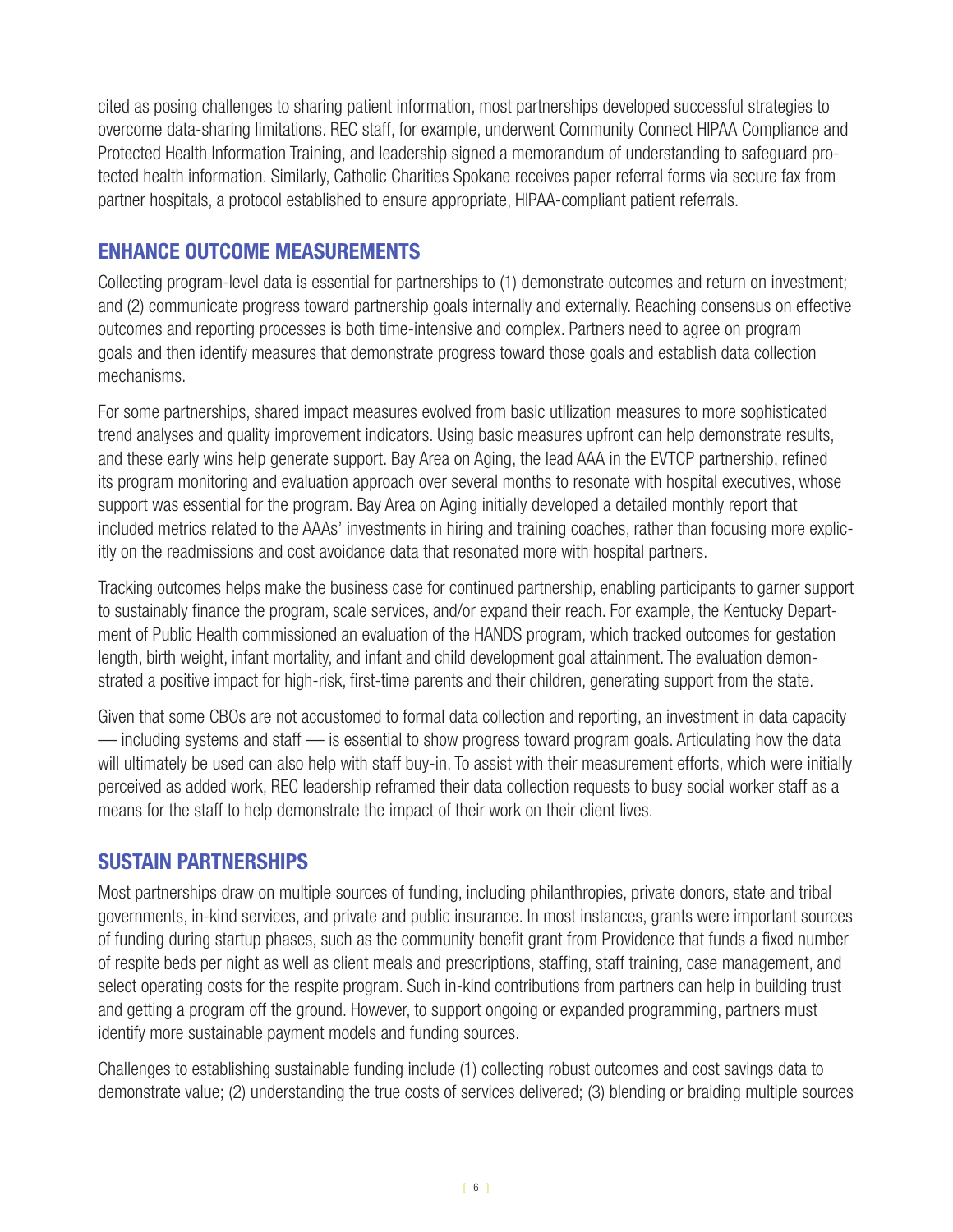of funding; (4) structuring the payment model so that it is a win-win for the partners; and (5) changes in local/state policy and the regulatory environment that impact which services are covered.

Some of the partnerships surveyed were launched with grants but have been able to develop more sustainable funding sources. The EVCTP partnership was initially a federally funded pilot through CMS' Community-Based Care Transitions Program, but once that program ended, given preliminary positive outcomes, the program received one-time state funding from the Virginia General Assembly to launch a Medicaid pilot. EVCTP also pursued new lines of Medicaid revenue directly from health plans, and now three participating MCOs cover care transition, care coordination, and in-home assessments for dually eligible Medicare and Medicaid enrollees. Given EVCTP's success, additional funding is also provided by the health systems for special projects. For example, partner health systems are using hospital foundation funds to support new EVCTP projects including (1) an advance care planning initiative; (2) enhanced chronic disease care management; (3) emergency department diversion and alignment with medical homes; and (4) telehealth efforts, which are also funded by a grant from the Health Resources and Services Administration.

Many partnerships were able to use new skills and lessons gained from their collaborative efforts to identify new funding opportunities and expand their program reach. Based on the success of its partnership with Providence, the Transitional Respite Care Program expanded the program to another hospital partner, MultiCare Deaconess Hospital, and initiated a new opportunity to contract for more shelter beds paid for by a local behavioral health organization. The program is also planning to offer employment services to clients. Some CBOs have secured sustainable funding arrangements with new partners, such as MCOs. For EVCTP, there was misalignment at the outset between the health systems' and AAAs' business models. Acute care hospitals seek to avoid penalties associated with avoidable readmissions but are concerned about lowering other admissions that provide revenue. AAAs, on the other hand, aim to address the social-service-related issues that are known to contribute to admissions, with PMPM and episodic reimbursement generally tied to in-home supports provided, not admissions. While the AAAs continue to partner with the health systems on targeted projects, the differences in funding motivations have led the AAAs to look to health plans as new partners, which often have better-aligned business models.

# **MOVING FORWARD**

In the context of value-based payment, in which providers are reimbursed based on quality, cost, and patient outcomes, the health care community is increasingly shifting its focus to the social factors that influence health outcomes and the total cost of care.

As mentioned at the outset of this brief, the state's movement toward ACOs as the key entities for care delivery in the MassHealth program highlights the growing adoption of new care delivery and value-based payment models aimed at reducing health care spending while driving improvements in population health. MassHealth's Delivery System Reform Incentive Program (DSRIP) includes funding for developing ACOs and community partners, as well as for certain health-related flexible services for individuals who meet defined criteria or who have specific conditions. While direct funding for these services may only be available under the five-year waiver, the transition to new ACO payment models creates longer-term opportunities to sustain these partnerships financially.

With implementation of the ACO program looming, there is growing need for replicable partnership models that social service and health care organizations can look to in order to accelerate the development and spread of these partnerships. Based on review of the partnership case studies, RFI responses, and key takeaways from the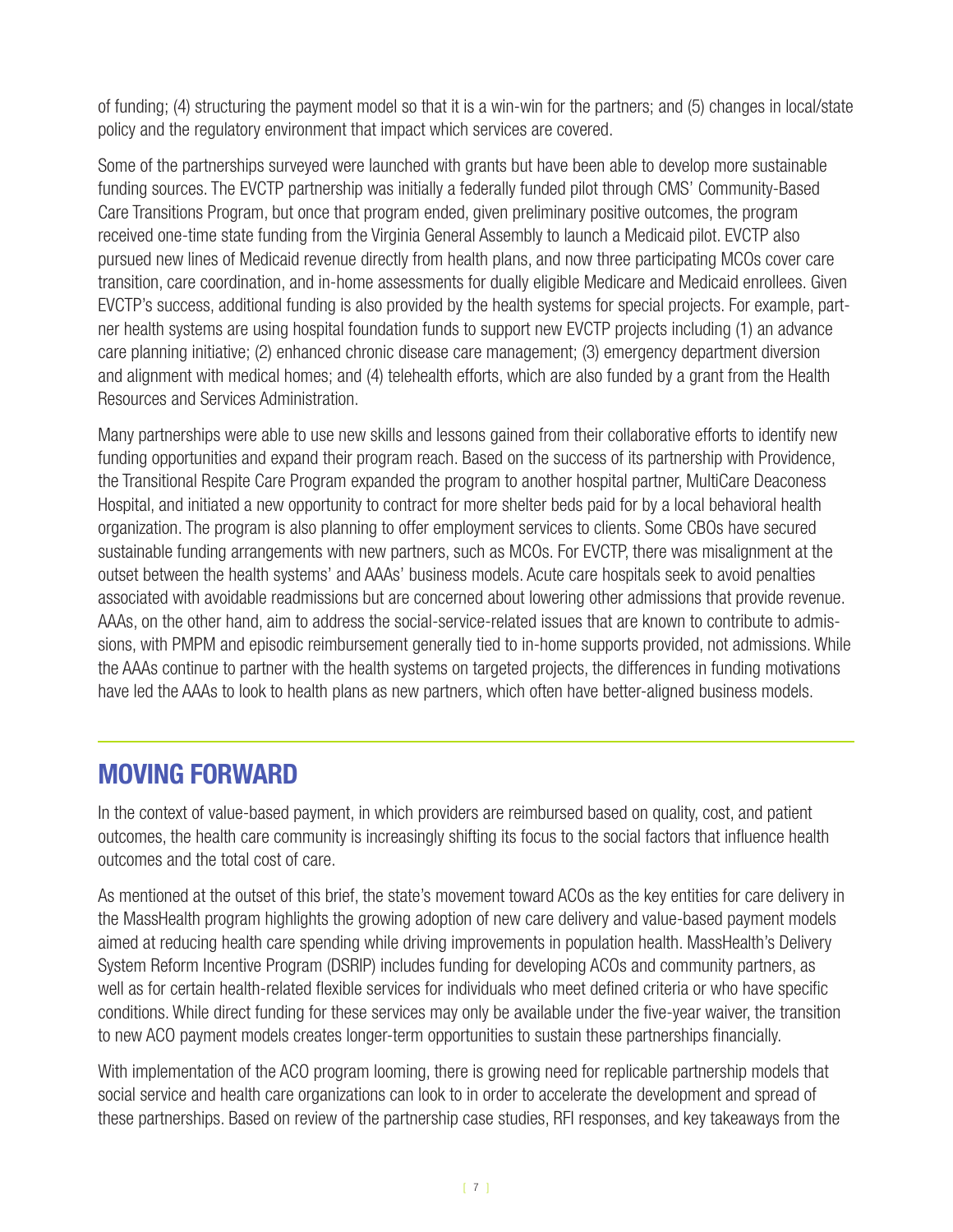June 2017 BCBSMA Foundation convening, there are several factors critical to enabling the development and success of HCO-CBO partnerships, including:

- 1. Identifying financing and potential payment models to support partnership activities;
- 2. Building appropriate capacity among both HCO and CBO partners;
- 3. Developing the partnership's capacity to share data at the patient level;
- 4. Establishing measurement strategies and supporting evaluation efforts that will demonstrate return on investment and the value of partnership programs; and
- 5. Helping CBOs develop their business case to partners.

As ACOs, community partners, and CBOs move forward to initiate and build these partnerships, they might also look ahead to the operational phase of the partnership and develop plans to jointly address the key issues noted above. The value of investing in partnerships between CBOs and HCOs must not be overlooked by stakeholders seeking to transform the health care delivery system. After all, health care and social services organizations ultimately share the same objective of developing a healthy population.

# **ENDNOTES**

- 1 For more information, see *MassHealth Selects 26 Community Partners to Help Improve Health Care for 60,000 Members*. Executive Office of Health and Human Services (EOHHS), 2017. Available at [www.mass.gov/eohhs/gov/newsroom/press-releases/eohhs/](http://www.mass.gov/eohhs/gov/newsroom/press-releases/eohhs/masshealth-selects-26-community-partners.html) [masshealth-selects-26-community-partners.html.](http://www.mass.gov/eohhs/gov/newsroom/press-releases/eohhs/masshealth-selects-26-community-partners.html)
- 2 The MassHealth Waiver. Amendment and Extension, 2017-2022. Available at [www.mass.gov/eohhs/docs/eohhs/healthcare](http://www.mass.gov/eohhs/docs/eohhs/healthcare-reform/masshealth-innovations/ma-1115-waiver-summary.pdf)[reform/masshealth-innovations/ma-1115-waiver-summary.pdf](http://www.mass.gov/eohhs/docs/eohhs/healthcare-reform/masshealth-innovations/ma-1115-waiver-summary.pdf).
- 3 Partnerships for Health: Bridging Community-Based Organizations and Health Care. Available at www.[bluecrossmafoundation.org/event/partnerships-health-bridging-community-based-organizations-and-health-care](https://bluecrossmafoundation.org/event/partnerships-health-bridging-community-based-organizations-and-health-care).
- 4 For more information, see E. Miller, T. Nath, and L. Line. *Working Together Toward Better Health Outcomes*. Partnership for Healthy Outcomes, coordinated by the Nonprofit Finance Fund, the Center for Health Care Strategies, and the Alliance for Strong Families and Communities, July 2017. Available at [www.chcs.org/resource/working-together-toward-better-health](https://www.chcs.org/resource/working-together-toward-better-health-outcomes/)[outcomes](https://www.chcs.org/resource/working-together-toward-better-health-outcomes/).
- 5 S. Chazin, B. Freda, D. Kozick, and A. Spencer. "Bridging Community-Based Human Services and Health Care: Case Study Series." Partnership for Healthy Outcomes, coordinated by the Nonprofit Finance Fund, the Center for Health Care Strategies, and the Alliance for Strong Families and Communities, October 2017. Available at [www.chcs.org/resource/bridging](https://www.chcs.org/resource/bridging-community-based-human-services-health-care-case-studies)[community-based-human-services-health-care-case-studies.](https://www.chcs.org/resource/bridging-community-based-human-services-health-care-case-studies)
- 6 Eastern Virginia Care Transitions Partnership, [www.evctp.org](http://www.evctp.org/).
- 7 Kentucky HANDS program, www[.chfs.ky.gov/dph/mch/ecd/hands.htm](http://chfs.ky.gov/dph/mch/ecd/hands.htm).
- 8 Ruth Ellis Center, [www.ruthelliscenter.org](http://www.ruthelliscenter.org/).
- 9 S. Conner. "Better Health for All." Providence Heart Beat Magazine, Fall 2016, 18-21. Available at www.[washington.providence.](https://washington.providence.org/~/media/files/providence/hospitals/wa/phc/heart%20beat/heartbeat_20163.pdf) [org/~/media/files/providence/hospitals/wa/phc/heart%20beat/heartbeat\\_20163.pdf.](https://washington.providence.org/~/media/files/providence/hospitals/wa/phc/heart%20beat/heartbeat_20163.pdf)
- 10 Centers for Medicare & Medicaid Services, Community-Based Care Transitions Program (CCTP). Program overview available at www.[innovation.cms.gov/initiatives/CCTP](https://innovation.cms.gov/initiatives/CCTP/).
- 11 Partnership Assessment Tool for Health. Available at [www.nff.org/fundamental/partnership-assessment-tool-health.](http://www.nff.org/fundamental/partnership-assessment-tool-health)